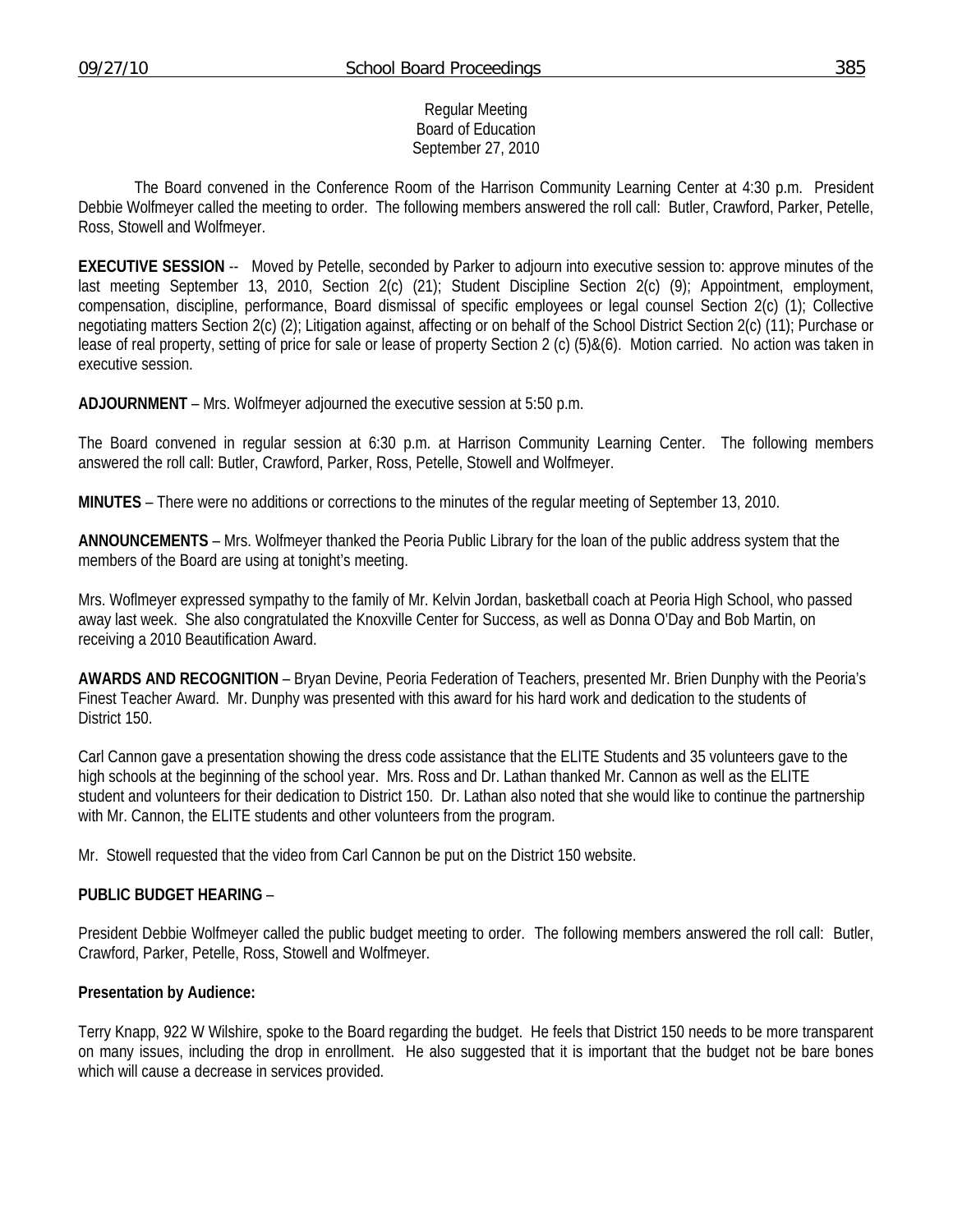## **Discussion:**

Mr. Stowell spoke out letting the audience know that he feels the revenue base in Peoria is diminishing and there will be a drop in AYP in years to come.

Moved by Stowell, seconded by Petelle to adjourn the hearing. President Wolfmeyer declared the hearing closed at 7:09 p.m.

# **PRESENTATION BY AUDIENCE** –

Bobby Darling, 230 E. High Point, feels that activities buses are a necessity as the students that the buses serve are the students' that need the most involvement. He also feels we need to find ways to increase parental involvement. Mr. Darling also spoke to the new teacher evaluation tool.

Sharon Crews, 2215 W. Callender, spoke regarding test scores and No Child Left Behind. She feels many of our students are behind on these state-set improvement goals and that a good educator cannot be strapped to testing all the time.

Terry Knapp, 922 W. Wilshire, spoke again on the significance of the District becoming transparent on all issues in District 150. He also commented on how difficult it is to obtain anything under the Freedom of Information Act and would like to see the attorneys removed from union bargaining to reduce expenses.

Charles Williams, 6911 N Kimberly Drive, came to the Board to say that he feels that we have a good Superintendent and we all need to work with her, not around her. He also expressed concern about security at Richwoods High School and feels there is a need for more campus police officers. He suggested that students should be wanded as they enter the building. Mr. Williams feels it would be a plus to our community to make the Woodruff property a vocational facility.

Dusti Moultrie, 1805 N. Linn St., came to speak to the Board for the safety of the children and the neighborhood after Peoria High School dismissal. There are large numbers of students fighting after school on Bigelow and she has had other reports of student problems before school. She has had correspondence with both Campus Police and City Police but fingers are being pointed back and forth at who is responsible.

Beth Crider-Olcott, 1700 W. Cedar Hills, approached the Board regarding health insurance. She has been a member of the Insurance Committee for many years and feels this is a dedicated group of individuals that does not take these decisions lightly. Much work has been put into the recommendation that is being brought to the Board this evening and feels Personal Care is the best choice.

Savino Sierra, 1708 S. Stanley, approached the Board to speak about high school graduation. He does not feel holding commencements at the Civic Center is a good idea. Students need to graduate from where they got their learning.

Bryan Devine, 1917 E. Knox, feels that collaboration between the union and administration is happening and appreciates their input being heard. There are tough choices that have been made and more to come and it needs to be a collaborative issue. The Union Chess Tournament will be held on October 23, 2010 at Glen Oak School for students Kindergarten through Eight grade – all are welcome to attend.

Karen Gast, 331 Fulton St, came to the Board representing K2 Benefits, Inc. She named and thanked members of the Insurance Committee and asked the Board to accept the health insurance proposal that is being presented.

**SUPERINTENDENT'S RESPONSE TO AUDIENCE PRESENTATIONS** - Dr. Lathan responded by saying that they are working on the after-school issues present at Peoria High School. She recognizes that officers are needed to meet the needs of the students as well as other ideas. She also suggested that Peoria High needs the support of parents as well as the community.

Mrs. Wolfmeyer said that she spent time at Peoria High School last week during the school day. She spoke with members of the staff and was assured things are going well.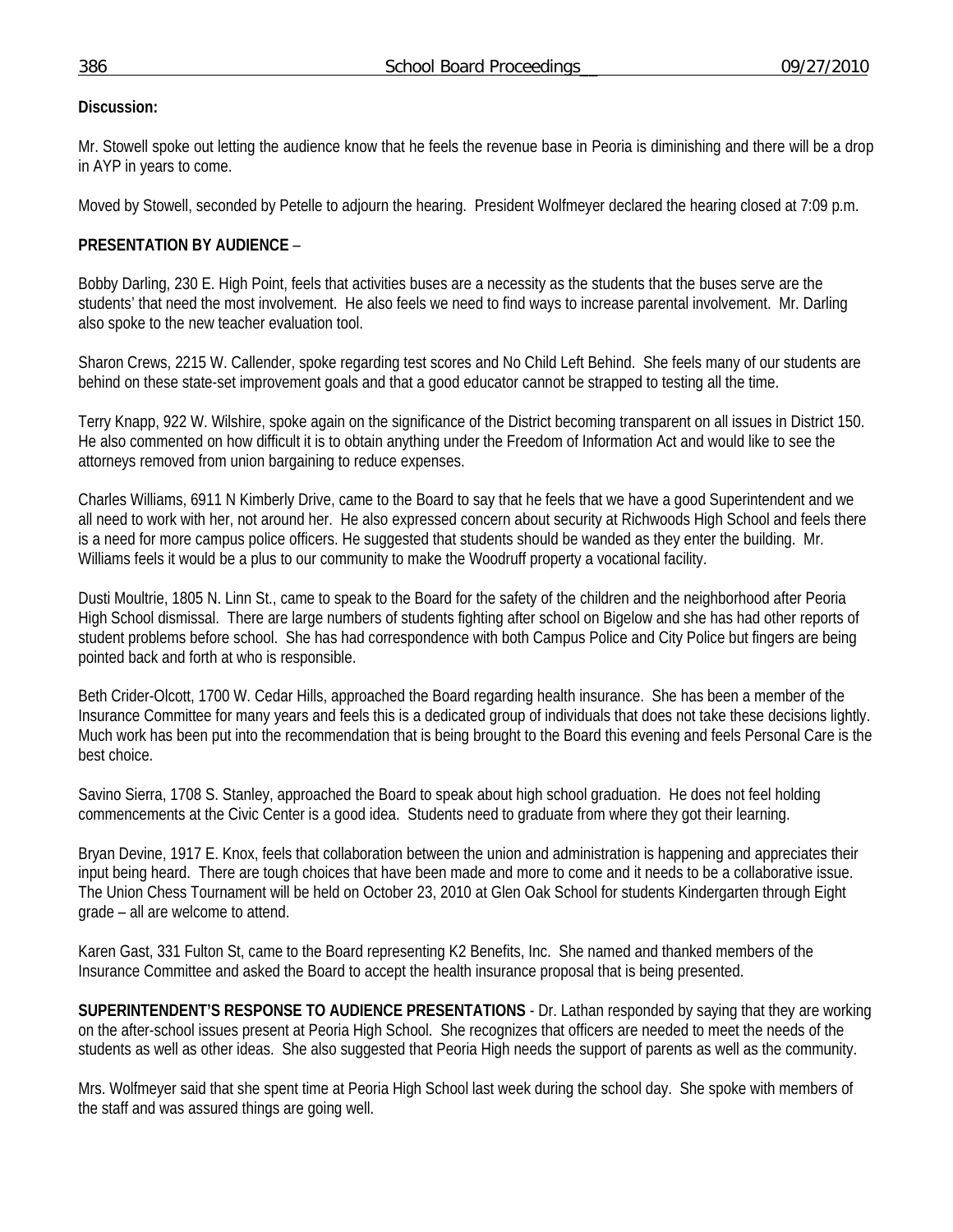Mr. Stowell commented on the comments and the article distributed to the Board by Terry Knapp and agreed with Dr. Lathan that we do need the support of the community and parents.

Martha Ross and Jim Stowell asked questions and were answered by Karen Gast of K2 Benefits, Inc.

Laura Petelle thanked all of the members of the Insurance Committee for their hard work and dedication.

### **INFORMATION ITEMS – REPORTS FROM SUPERINTENDENT AND STAFF** –

- 1. REMARKABLE RULE 1 RESPECT OUR CUSTOMER
- 2. REMARKABLE RULE 2 RESPECT LEARNING
- 3. REMARKABLE RULE 3 RESPECT OUR FINANCES

FINANCE REPORTS – Dr. Kinney presented this report for the Board's information and review.

 PURCHASE ORDERS OVER \$2,500 – Dr. Kinney presented this report for the Board's review. Questions were asked and answered regarding the report.

4. REMARKABLE RULE 4 – RESPECT OUR INDIVIDUAL DIFFERENCES

Since our last Board meeting report on September 13, 2010, we have received eleven (11) NEW Freedom of Information Act requests. Of these new requests, seven (7) were filled and four (4) are pending. Of the four (4) pending requests noted on the September 13, 2010 Board report, one (1) is still in pending status and three (3) were filled. We have received one hundred thirty-six (136) requests for this calendar year.

#### **CONSENT AGENDA –**

ADOPTION OF CONSENT CALENDAR – Mrs. Butler moved, seconded by Ms. Petelle that the Board of Education adopt the consent calendar.

On roll call, 7 ayes. Motion carried.

GIFTS TO SCHOOL DISTRICT – Moved by Butler, seconded by Petelle that the Board of Education accept the following donations and letters of appreciation be sent to the donors.

Uniforms and school supplies valued at \$500.00, donated by Anshai Emeth Congregation to Hines Primary School Two soccer goals and three balls, valued at \$100.00, donated by Cathy Spencer to Sterling Middle School Whirlpool Refrigerator, valued at \$1000.00, donated by Robert & Carol French to Manual High School School supplies, valued at \$200.00, donated by Cardinal Fitness to Hines Primary School Uniforms and school supplies, valued at \$500.00, donated by Rotary Club North of Peoria to Hines Primary School Two framed pieces of student art, valued at \$200.00, donated by Edward Barry to Knoxville Center \$100.00 donated by Carole & Jim Barr to Knoxville Center for the horseback riding outreach program \$100.00 donated by Cheryl Flinn to Knoxville Center for the horseback riding outreach program School supplies donated by First United Methodist Church, valued at \$800.00, to Irving Primary School Shorts and shirts donated by Morton Youth Soccer Organization, valued at \$72,000.00, to Irving Primary School School supplies donated by OSF Corp Office Employees, valued at \$500.00, to Irving Primary School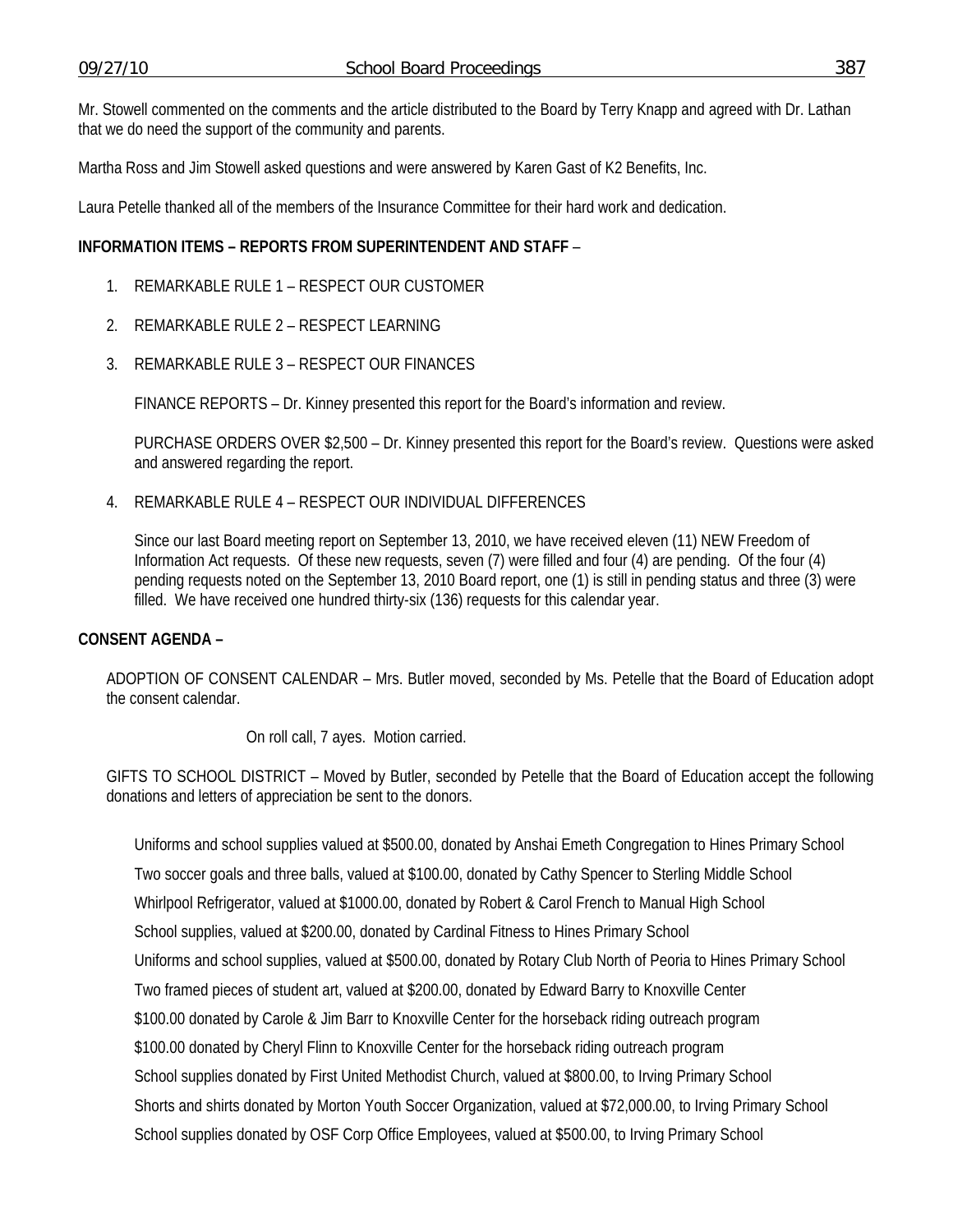School supplies donated by Smith Barney Citigroup, valued at \$900.00, to Irving Primary School

School supplies donated by Kathy McCombs, valued at \$50.00, to Knoxville Center

A \$25.00 gift card donated by the HyVee Food Store to Roosevelt Magnet School Literacy Night

A \$20.00 gift card donated by McDonalds to Roosevelt Magnet School Literacy Night

A \$25.00 gift card donated by Sam's Club to Roosevelt Magnet School Literacy Night

A \$25.00 gift card donated by WalMart to Roosevelt Magnet School Literacy Night

On roll call, 7 ayes. Motion carried.

PAYMENT OF BILLS – Moved by Butler, seconded by Petelle that the Board of Education approve the payment of the following bills.

| <b>DESCRIPTION</b>                                                                                                          | <b>BALANCE SHEET</b>                      | REVENUE                              | EXPENSE                                                       | TOTAL                                                         |
|-----------------------------------------------------------------------------------------------------------------------------|-------------------------------------------|--------------------------------------|---------------------------------------------------------------|---------------------------------------------------------------|
| EDUCATIONAL FUND<br><b>OPERATIONS, BLD &amp; MAINT</b><br><b>TRANSPORTATION</b><br>CAPITAL PROJECTS<br>CAPITAL IMPROVEMENTS | 7.153.69<br>0.00<br>31.30<br>0.00<br>0.00 | 0.00<br>0.00<br>0.00<br>0.00<br>0.00 | 469.156.59<br>192.025.16<br>30.630.98<br>803.90<br>530,963.99 | 476.310.28<br>192.025.16<br>30.662.28<br>803.90<br>530.963.99 |
| <b>TOTALS</b>                                                                                                               | 7.184.99                                  | 0.00                                 | 1.223.580.62                                                  | 1,230,765.61                                                  |

## On roll call, 7 ayes. Motion carried.

REQUEST TO PURCHASE - Moved by Butler, seconded by Petelle that the Board of Education approve the Request to Purchase as presented.

On roll call, 7 ayes. Motion carried.

CONSIDERATION OF BIDS – Moved by Butler, seconded by Petelle that the Board of Education award the new tire bid and recap bid for the Transportation Department to K.C. Sales, Inc., 630 East Linn Street, Canton, Illinois, 61520

On roll call, 7 ayes. Motion carried.

HUMAN RESOURCE REPORT - Moved by Butler, seconded by Petelle that the Board of education approve the following human resource report as presented by the administration.

#### **I.** Certified Personnel **Effective Date Effective Date** *Appointments*

Teachers 09/28/10 Calsyn, Laura – Glen Oak / 3rd Grade Dismang, Karen – Whittier / 1st Grade Foster, Dawn – Northmoor-Edison / ESL Kapraun, Amy – Thomas Jefferson / 2nd Grade Lee, Kara – Manual High / Reading Intervention Long, Stefanie – Peoria High / Intervention Teacher Part-Time Mahring, Randall – Manual High / Physical Education Manning, Julie – Northmoor-Edison / Intervention Teacher Part-Time Peharda, Matthew – Richwoods High / Mathematics Sangster, Candace – Whittier / Kindergarten Sheets, Katherine – Glen Oak / 3rd Grade Simoncini, Stacey – Glen Oak / Kindergarten Weber, Stephanie – Northmoor-Edison / Fast Forward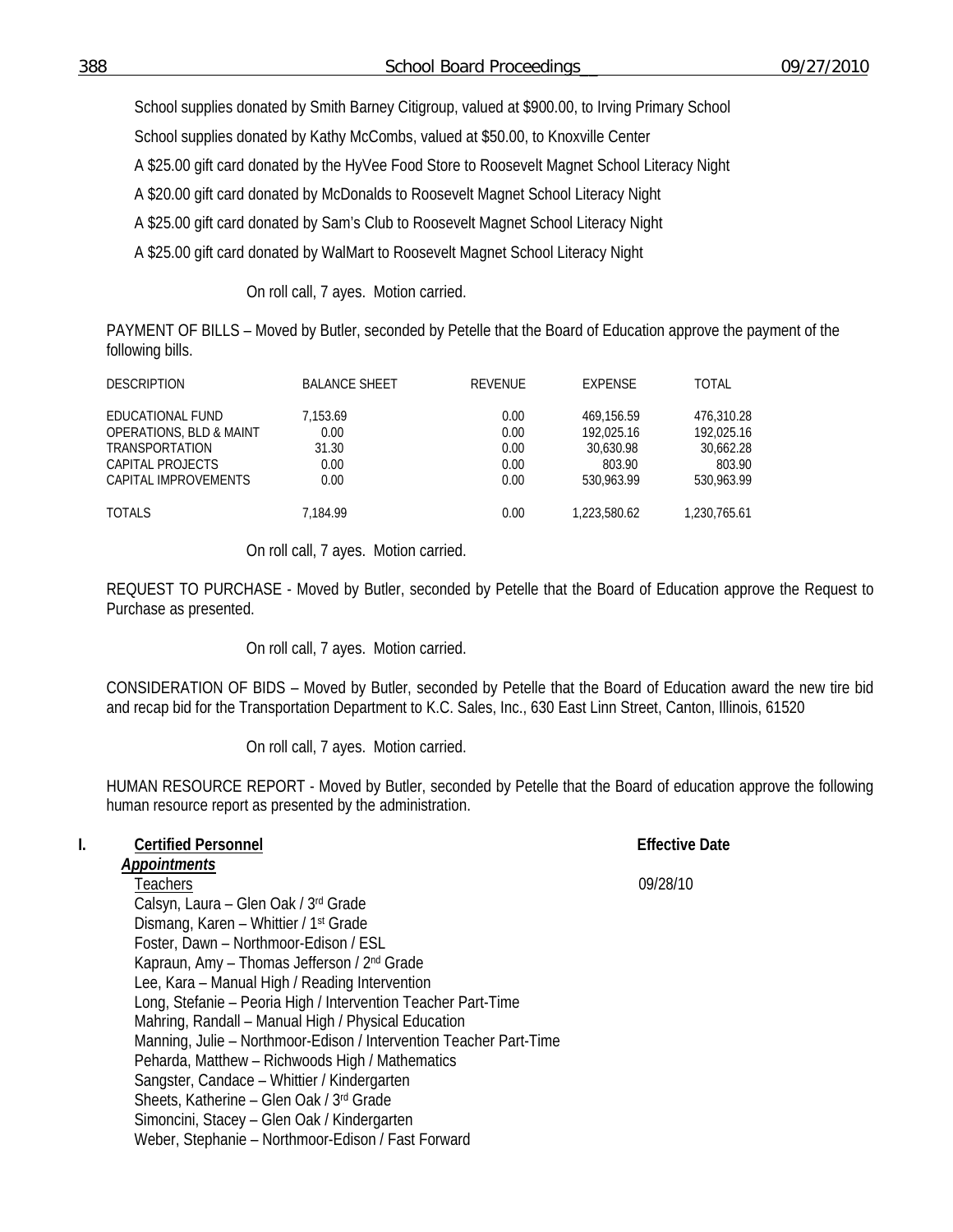|     | Young, Chang - Manual High / Mathematics                                                                                                                                                                                                                                                                                                                                                                                                |                                                          |
|-----|-----------------------------------------------------------------------------------------------------------------------------------------------------------------------------------------------------------------------------------------------------------------------------------------------------------------------------------------------------------------------------------------------------------------------------------------|----------------------------------------------------------|
|     | <b>Teachers Returned From Reduction in Force</b><br>Baber, Kristen - Northmoor-Edison / 3rd Grade<br>Gracy, Megan - Roosevelt / Kindergarten<br>Hayward, Natalie - Thomas Jefferson / Kindergarten<br>Johnson, Margaret - Glen Oak / 5 <sup>th</sup> Grade Special Education<br>Mathis, Robin - Glen Oak / 1 <sup>st</sup> Grade<br>McLaughlin, Kathleen - Garfield & Woodrow Wilson / Prep<br>Stone, Jacqueline - Hines / Kindergarten | 09/28/10                                                 |
|     | <b>Work Coordinator</b><br>Stover, Steve - Peoria Alternative High                                                                                                                                                                                                                                                                                                                                                                      | 09/27/10                                                 |
|     | <u>Leaves of Absences</u><br><b>Teachers</b><br>Siwicke, Darla - Sterling / Special Education / Maternity Leave 09/13/10                                                                                                                                                                                                                                                                                                                |                                                          |
| II. | <b>Non-Certified Personnel</b><br><b>Appointments</b>                                                                                                                                                                                                                                                                                                                                                                                   |                                                          |
|     | Coaches<br>Romine, Kyle - Peoria High<br>Schielein, Dawn - Richwoods High                                                                                                                                                                                                                                                                                                                                                               | 09/14/10<br>09/28/10                                     |
|     | <b>Custodial / Maintenance</b><br>Brown, Christopher - Glen Oak / 2 <sup>nd</sup> Shift / From Indefinite Custodian<br>Escalante, Ladislado - Harrison / From Indefinite Custodian<br>Martin, Robert - General Maintenance/Swing                                                                                                                                                                                                        | 09/14/10<br>09/14/10<br>09/28/10                         |
|     | <b>Library Managers Recalled From Honorable Dismissal</b><br>Baskin-Ingram, Ruth - Library Manager<br>Brown, Eric - Library Manager<br>Cayson, Tanisha - Library Manager                                                                                                                                                                                                                                                                | 09/28/10<br>09/28/10<br>09/28/10                         |
|     | <b>Study Hall Supervisor</b><br>Smith, William - Richwoods High                                                                                                                                                                                                                                                                                                                                                                         | 09/28/10                                                 |
|     | Teacher Aides Recalled From Honorable Dismissal<br>Contreras, Shelly - Sterling<br>Halm, Cheryl - Glen Oak<br>Moore, Jean - Manual High<br>Wolfmeyer, Timothy - Peoria High                                                                                                                                                                                                                                                             | 09/21/10<br>08/30/10<br>09/22/10<br>09/20/10             |
|     | <b>Temporary Positions</b><br>Helms, Rosalind - Columbia / Library Manager<br>James, Jerry - PAS Mentor Liaison                                                                                                                                                                                                                                                                                                                         | 08/31/10<br>09/28/10                                     |
|     | Transportation<br>Forman, Clara - Monitor<br>Hardy, Jakiya - Monitor<br>Kelch, Lawrence - Monitor<br>Williams, DeAaron - Monitor<br>Wright, Derek - Mechanic Maintenance Technician                                                                                                                                                                                                                                                     | 09/28/10<br>09/28/10<br>09/28/10<br>09/28/10<br>09/28/10 |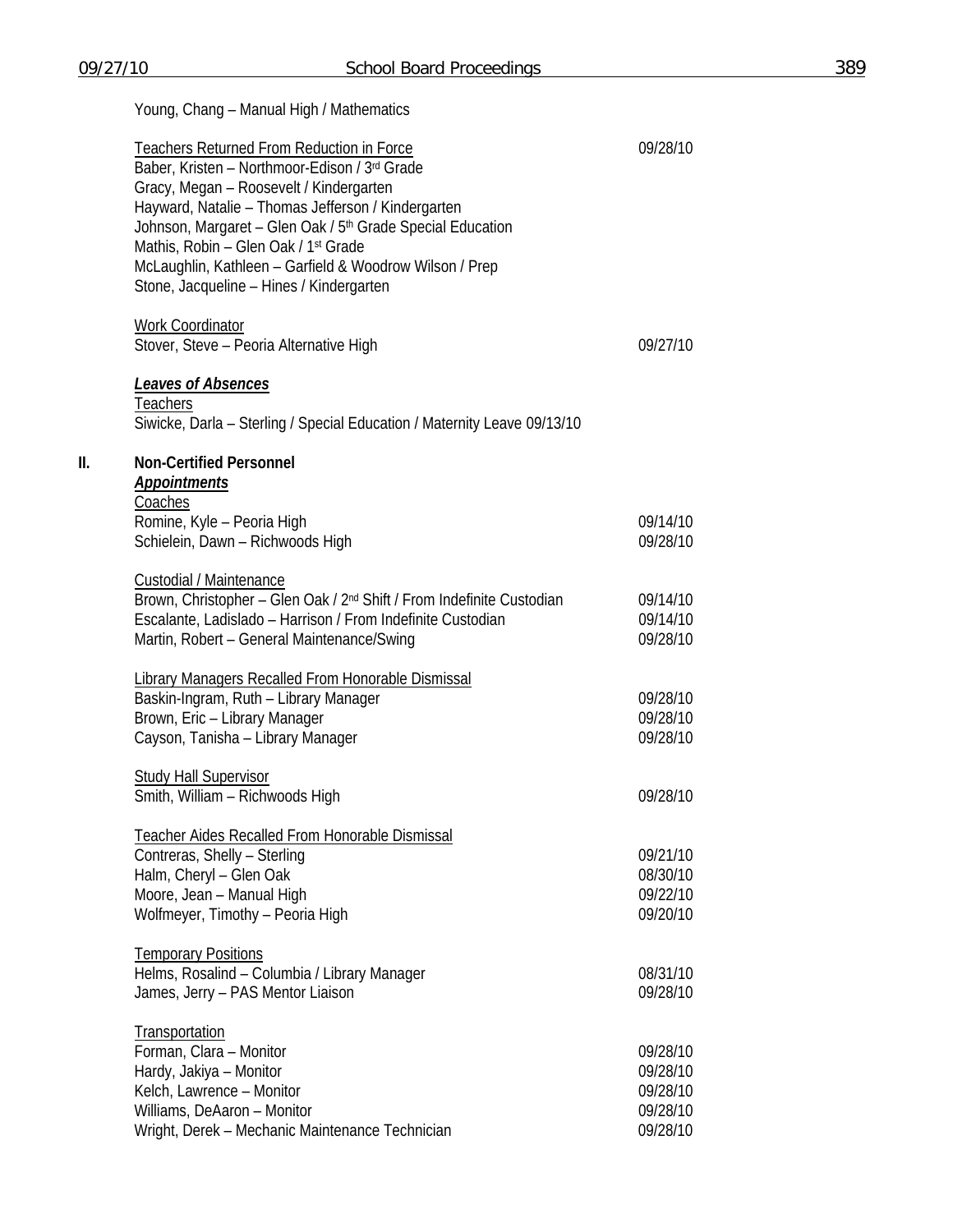| <b>Transportation (Pending Pre-Employment Documents)</b><br>Collins, Devina - Driver | 09/28/10 |  |
|--------------------------------------------------------------------------------------|----------|--|
| Easley, Bobby - Monitor                                                              |          |  |
| Hardy, Jamillia - Monitor                                                            |          |  |
| Harris-Scott, Alice - Monitor                                                        |          |  |
| Jordan, Katrina - Monitor                                                            |          |  |
| Klimas-McKenzie, Jerome - Driver                                                     |          |  |
| Krigner, Tracy - Driver                                                              |          |  |
| Lue, Kimberly - Monitor                                                              |          |  |
| Meyer, David - Driver / Also Teacher @ Mark Bills                                    |          |  |
| Mosley, Charlotte - Driver                                                           |          |  |
| Parx, David - Driver                                                                 |          |  |
| Sledge, Saquesha - Monitor                                                           |          |  |
| Wamack, Cynthia - Driver<br>Watson-Purifoy, Sharon - Monitor                         |          |  |
| Wyman, Misty - Driver                                                                |          |  |
|                                                                                      |          |  |
| <b>Tutors</b><br>Seguin, Amanda                                                      | 09/28/10 |  |
|                                                                                      |          |  |
| <b>Returns From Leaves of Absences</b>                                               |          |  |
| Cafeteria<br>Ahten, Sylvia - Glen Oak / Return from Disability Leave                 | 09/16/10 |  |
| Jackson, Dora - Manual / Return From Disability Leave                                | 09/27/10 |  |
|                                                                                      |          |  |
| Clerical                                                                             |          |  |
| Ash, Cynthia - Woodrow Wilson / Return from Medical Leave                            | 09/21/10 |  |
| Custodian                                                                            |          |  |
| Gaither, Linda - Thomas Jefferson / Return from Medical Leave                        | 09/07/10 |  |
| Maintenance                                                                          |          |  |
| Anderson, Kurt - Return from Family Medical Leave                                    | 09/15/10 |  |
| <b>Transportation</b>                                                                |          |  |
| Shelby, Nancy - Driver / Return from Sick Leave Without Pay                          | 09/09/10 |  |
| <b>Retirements</b>                                                                   |          |  |
| Cafeteria                                                                            |          |  |
| Ernst, Geraldine - Washington                                                        | 05/31/11 |  |
| Sanders, Rosalee - Peoria High                                                       | 05/31/11 |  |
|                                                                                      |          |  |
| <b>Clerical</b>                                                                      | 05/31/11 |  |
| Wagner, Deborah - Richwoods High                                                     |          |  |
| Custodial                                                                            |          |  |
| Utley, Daniel - Adult Ed Center                                                      | 05/31/11 |  |
| <b>Library Managers</b>                                                              |          |  |
| Glover, Victoria - Garfield / Trewyn                                                 | 06/24/11 |  |
| Wineland, Frances - Calvin Coolidge / Washington                                     | 12/31/10 |  |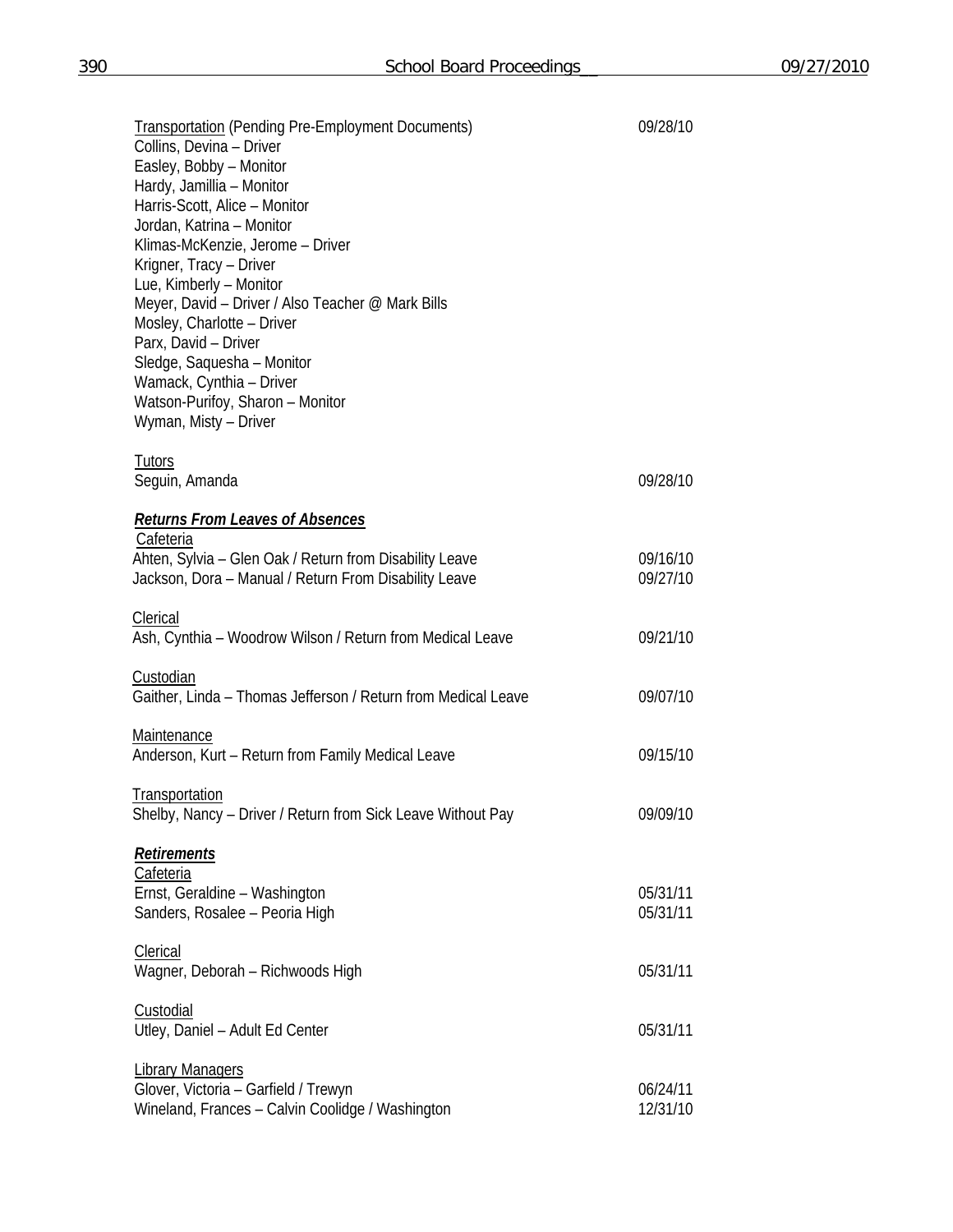|                 | Maintenance<br>Hall, Kenny                                                                                                                                                                             | 05/31/11                                                 |  |  |
|-----------------|--------------------------------------------------------------------------------------------------------------------------------------------------------------------------------------------------------|----------------------------------------------------------|--|--|
|                 | Treasurer<br>Wolpert, Kim - Richwoods High                                                                                                                                                             | 05/31/10                                                 |  |  |
|                 | <u>Deceased</u><br>Jaeger, Donna - Peoria High / Clerk<br>Jordan, Kelvin - Peoria High / Boys Basketball Coach                                                                                         | 09/08/10<br>09/21/10                                     |  |  |
|                 | <b>Resignations</b><br>Job Coaches                                                                                                                                                                     |                                                          |  |  |
|                 | Smith, Tasha - Other Employment                                                                                                                                                                        | 09/15/10                                                 |  |  |
|                 | <b>Teacher Aide</b><br>Springer, Misty - Manual High / Other Employment                                                                                                                                | 10/01/10                                                 |  |  |
|                 | <u>Rescinded Employment</u><br>Transportation<br>Hill, James - Driver<br>Shinkle, JoAnn - Driver<br>Wright, Travis - Driver                                                                            | 09/17/10                                                 |  |  |
| Ш.              | <b>Certified Substitutes</b><br><b>Appointments</b>                                                                                                                                                    |                                                          |  |  |
|                 | <b>Teachers</b><br>Gracy, Megan - From Honorable Dismissal<br>Mackiewicz, Jennifer - From Honorable Dismissal<br>Marciniak, Michelle<br>Snelson, Michelle<br>Suau, Jennifer - From Honorable Dismissal | 08/31/10<br>09/28/10<br>09/16/10<br>09/28/10<br>09/28/10 |  |  |
|                 | <b>Resignations</b><br><b>Teachers</b><br>Radcliff, Rasheite - Other Employment                                                                                                                        | 09/22/10                                                 |  |  |
| IV.             | <b>Non-Certified Substitutes</b>                                                                                                                                                                       |                                                          |  |  |
|                 | <b>Appointments</b><br><b>Cafeteria</b><br>Foster, Audrey<br>Frazee, Tara<br>Moredock, Margaret<br>O'Conner, Jon<br>Sample, Rhonda<br>Zeller, Mary                                                     | 09/28/10                                                 |  |  |
|                 | <b>Resignations</b><br>Clerical                                                                                                                                                                        |                                                          |  |  |
|                 | Weber, Peggy                                                                                                                                                                                           | 09/16/10                                                 |  |  |
| <b>Addendum</b> |                                                                                                                                                                                                        |                                                          |  |  |

Teachers 09/27/10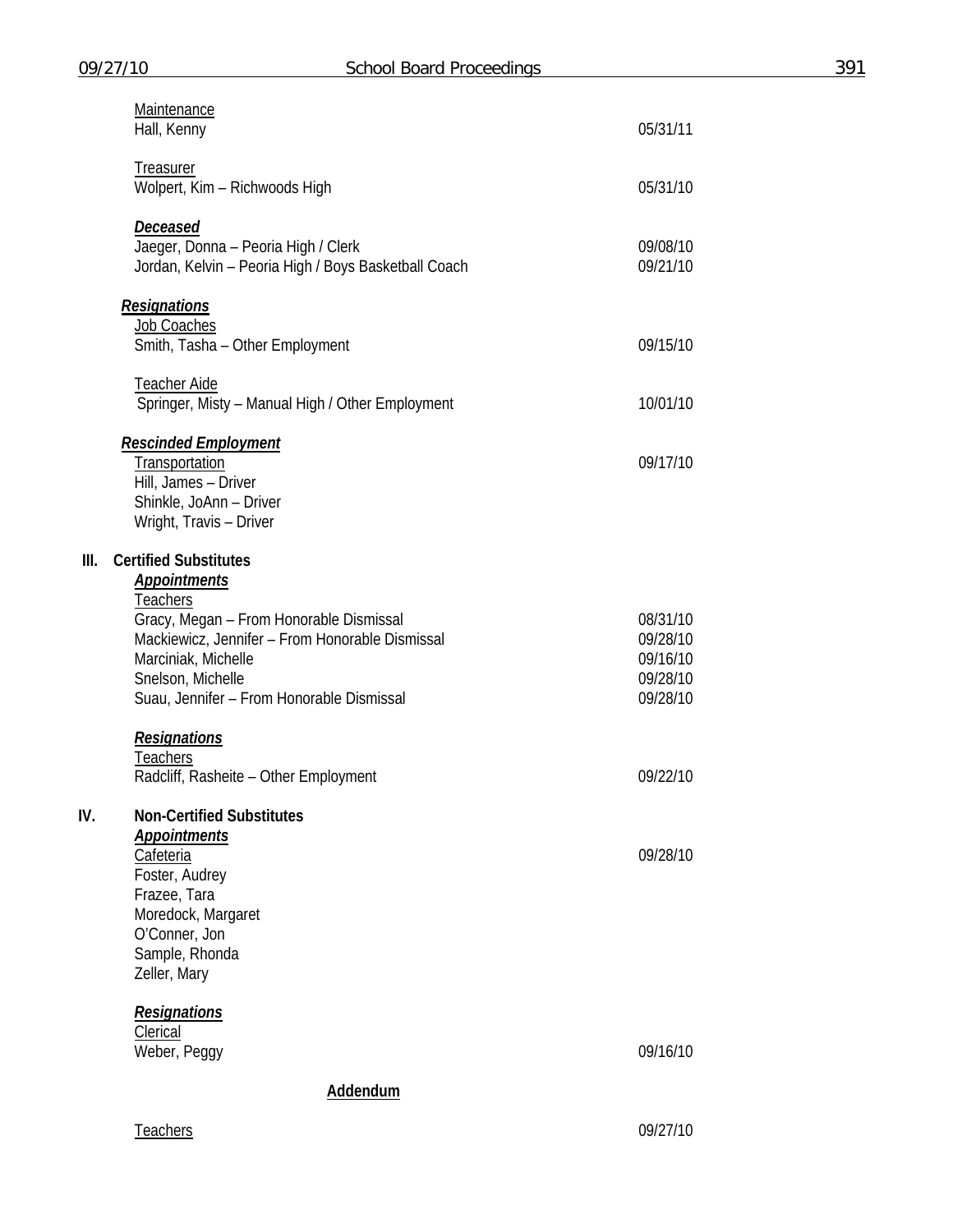Carvey, Nicole - Harrison / 6<sup>th</sup> Grade Cook, Janine – Charter Oak / Kindergarten Duncan, Kassandra – Northmoor-Edison / 2nd Grade Gesford, Tad – Glen Oak / 4th Grade Hiller, Carrie – Woodrow Wilson / Kindergarten Hinrichsen, Dave - Lindbergh / 7<sup>th</sup> & 8<sup>th</sup> Grade LA/Reading Pletkovich, Melissa – Hines / 2nd Grade Seiberling, Ellen - Thomas Jefferson / 5<sup>th</sup> Grade Spence, Kim – Harrison / Kindergarten Szilveszter, Lindsay – Woodrow Wilson / 1st Grade

## **Non-Certified Personnel**

 21st Century Program / Part-Time Reed, Sharon (Program Outreach Liaison)

 Franklin, Konjit Taico, Piero Tucker, Sharee Thomas, Jerrica Walker, Joann

### **Resignations**

 Executive Director of Human Resources Dimke, Debra – Personal 10/08/10

On roll call, 7 ayes. Motion carried.

TRAVEL REQUESTS – Moved by Butler, seconded by Petelle that the Board of Education approve the travel requests as presented by the administration. (Copy is on file in the board secretary's office.)

On roll call, 7 ayes. Motion carried.

## **DELIBERATION AGENDA** -

BUDGET RESOLUTION - Moved by Parker, seconded by Butler that the Board of Education approve the Tentative Budget, containing an estimate of amounts available in each Fund, separately, and the expenditures from each be and the same hereby adopted as the budget of this school district for the 2010-2011 fiscal year.

On roll call, 7 ayes. Motion carried.

RENEWAL OF EMPLOYEE HEALTH INSURANCE – Moved by Butler, seconded by Petelle that the Board of Education accept the bid from Personal Care for Health Insurance coverage for the 2011 calendar year for all employee groups as presented (Option 12).

On roll call, 7 ayes. Motion carried.

MANUAL HIGH SCHOOL – MOU – Moved by Stowell, seconded by Butler that the Board of Education of the City of Peoria, District #150 ("Board") enter into this memorandum of Understanding ("M.O.U.") with the Peoria Federation of Teachers, IFT, AFT, AFL-CIO ("Union") and amend the collective bargaining agreement ("the "Contract") between the parties effective from July 1, 2009 through June 30, 2011.

On roll call, 7 ayes. Motion carried.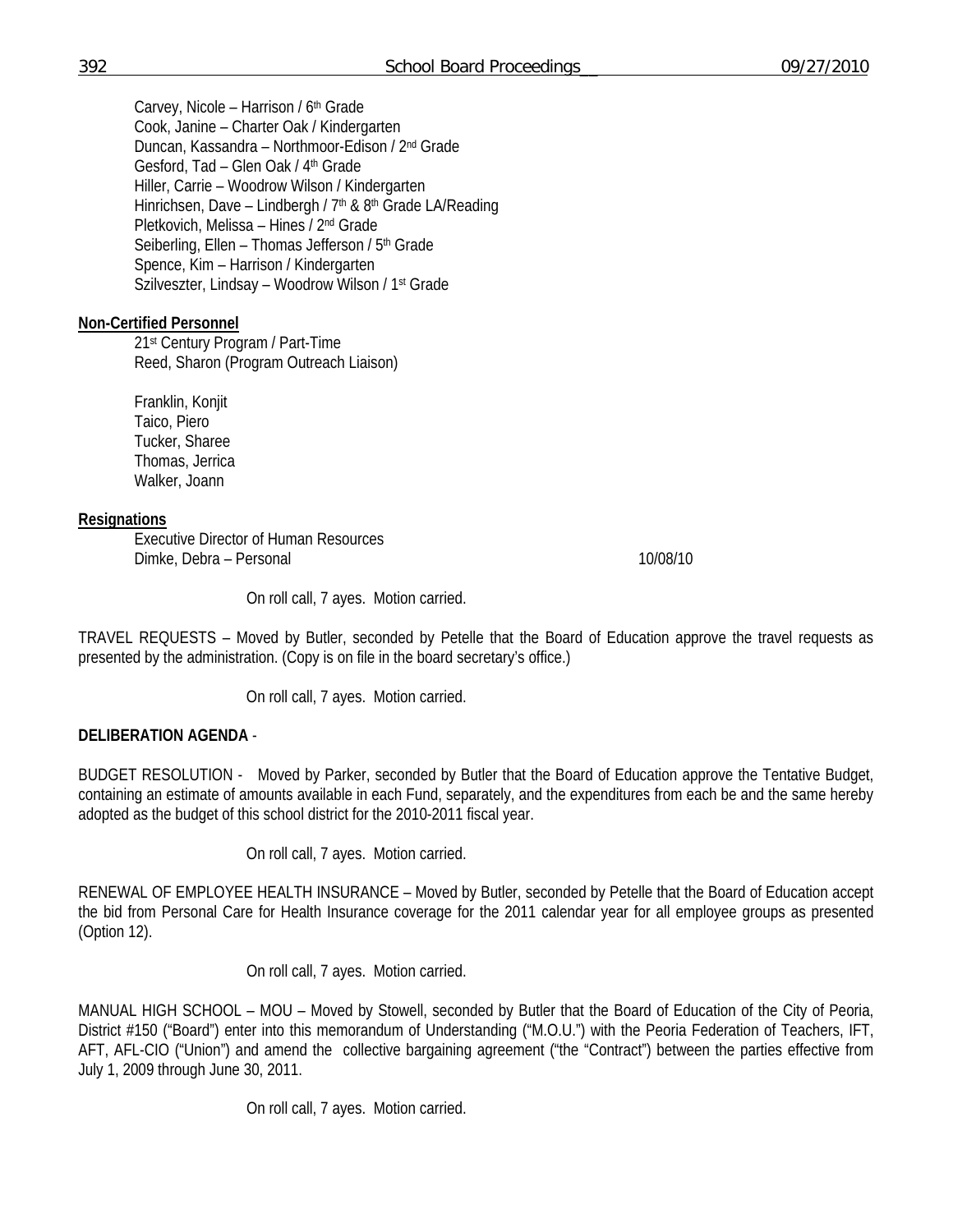Mr. Stowell suggested an article on social networking in this months' issue of "The American School Board Journal".

Mrs. Parker suggested partnering with neighborhood agencies to help engage students after school.

Mrs. Ross announced a joint Committee of the Whole meeting on Monday, October 18, 2010, at 6:00 p.m. with the Manual High School Advisory Committee and also announced the initiatives of the 2010-2011 Parent Advisory Committee.

ADJOURNMENT – Mrs. Wolfmeyer adjourned the regular meeting at 8:12 p.m.

 Joan L. Bastian, Board Secretary

ATTEST:

Debbie L. Wolfmeyer Board President